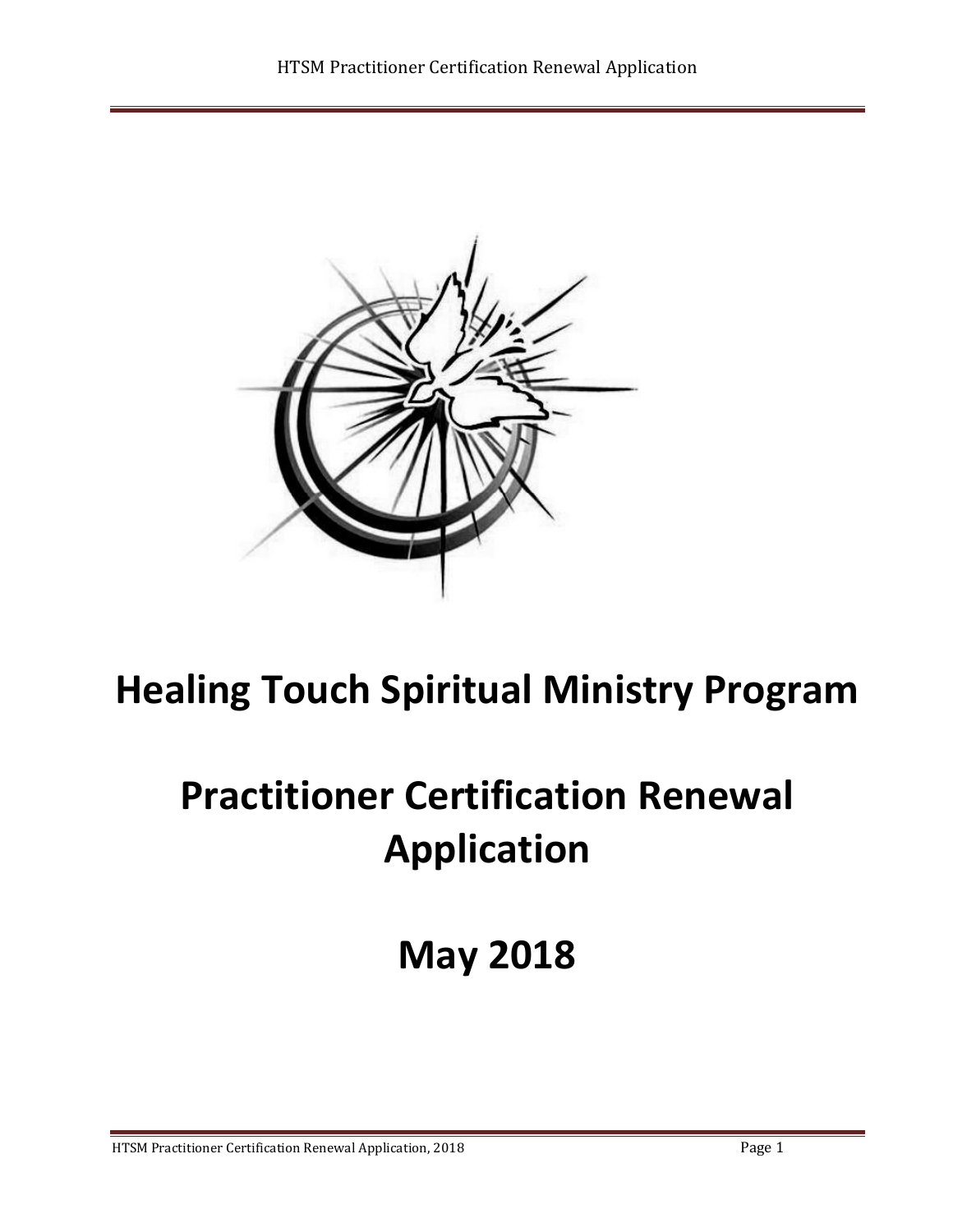Renewal of the certification is required every five years. This process requires submittal of the Healing Touch Spiritual Ministry Practitioner Renewal Application at least 30 days prior to the current certification date.

#### **General Instructions**

The Practitioner must be active and in good standing.

There are two parts to applying for Practitioner Renewal.

- Completion of Application Requirements
- Submission and acceptance of an Application of Renewal

### **Application Layout**

- Submit the application and required materials in order listed in the Application checklist
- Use 8 1/2 x 11 paper
- Use 1 " margins
- Use a plain type/font such as Arial, size 12, for ease of reading
- Written summary statements should be one page in length and single-spaced except where noted manually
- Number pages sequentially with applicant's name on each page

### **Application Submittal**

- Submit 1 hard copy of your completed application and required materials or email application (PDF) as an attachment to the email address below.
- Bind hard copy with a single staple or round head fastener in the top left corner.
- Please place your name on each page of your document.
- Keep a complete copy of your application. Your application will not be returned.
- A copy of your application will be kept on file at the Healing Touch Program office through your application process.
- **Note:** You may send an email PDF copy of your application to certification@healingtouchprogram.com
- Application fee is \$125.00.
- Application fee is non-refundable.
- There is no fee for re-submission of application materials when an applicant is in "*Certification Renewal Pending*" status.
- Include a check or money order for \$125.00 payable to Healing Touch Certification. If you would like to pay with a credit card, please fill out the credit information on the application and do NOT send the copy of the credit card information with your card number on it to the address below. Send it by US Mail separately from your application.
- **Submit to:**

#### **Healing Touch Spiritual Ministry Certification Make checks payable to:**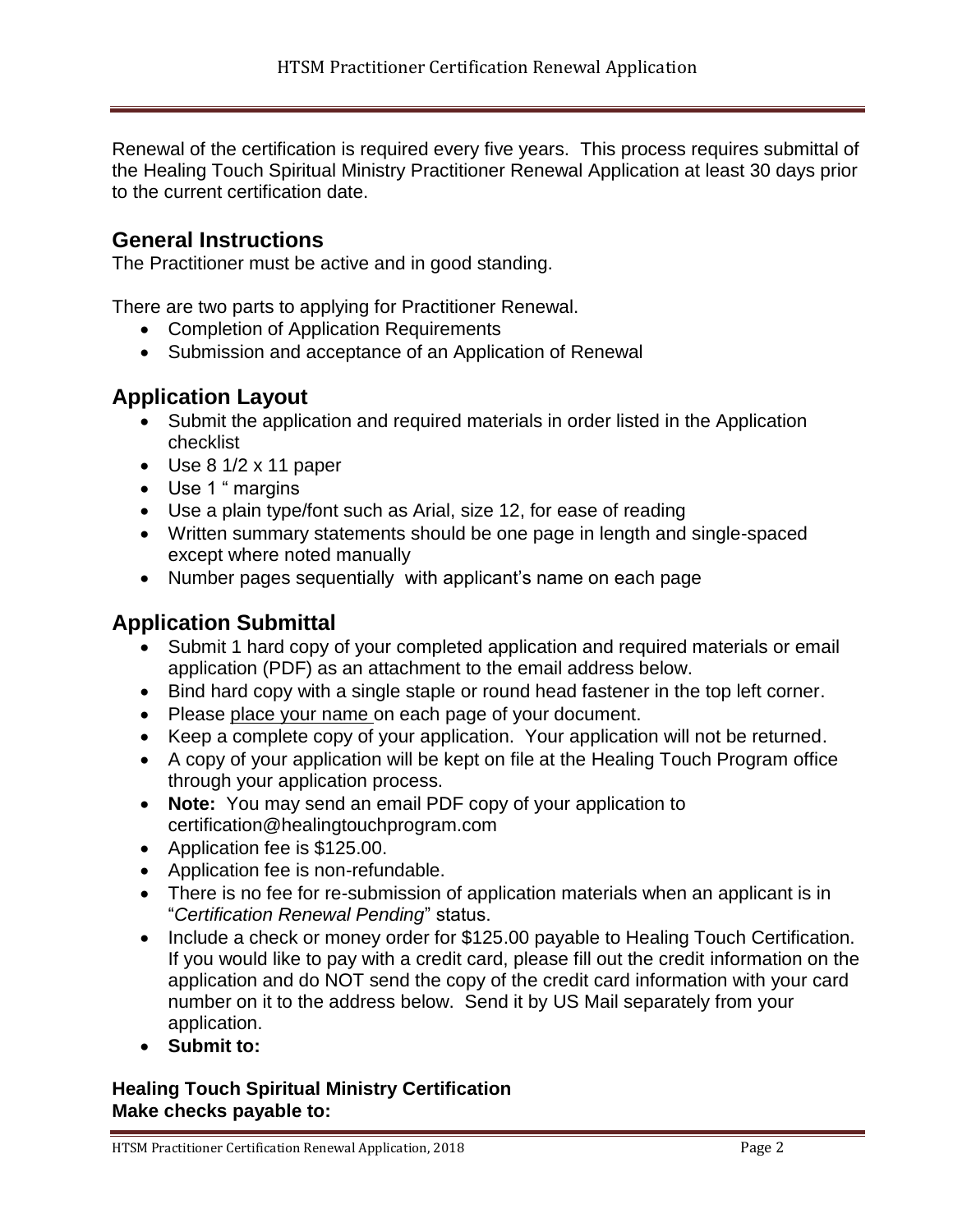**Attention: Certification Administrator 15439 Pebble Gate San Antonio, TX 78232 210-497-5529**

### **Active and In Good Standing**

The terms "active and in good standing" means that the applicant is approved to practice as a Healing Touch Spiritual Ministry Certified Practitioner or Instructor and their certification is current, up to date, and has not been challenged or compromised by unprofessional or unethical behavior. A Practitioner or Instructor whose certification has been suspended or revoked, or who has permitted their certification to lapse into an inactive status is not "active and in good standing". This application is the exception to the above statement because you have not received the application previously.

The following criteria must be met to avoid being disenfranchised:

- Certification granted from the Healing Touch Spiritual Ministry Certification Board resulting from an approved application
- Continued professional education is current and up-to-date
- All renewal fees/maintenance payments are current
- Continued compliance with the HTSM Code of Ethics

#### **Notification to Applicant**

Applicants will receive a letter, indicating the outcome of the application review within 8 weeks of application submission unless otherwise notified. Status will be noted as "*Certification Renewal Application Approved", "Certification Renewal Pending", or "Certification Renewal Not Approved".*

*"Certification Renewal Approved"* applicants will receive a congratulatory letter and certificate.

"*Certification Renewal Pending"* applicants will receive a letter outlining the additional information or actions required to address the Pending status. Guidelines to address issues that are denoted as Pending will be provided. **Applicants will have 8 weeks to complete any revisions requested by the Certification Review Panel.**

*"Certification Renewal Not Approved"* applicants will receive a letter with the reason(s) for this status.

#### **Non-disclosure**

Applicants names, applications, review, critique and outcomes developed during the review process are kept strictly confidential and are available only to those individuals involved in the review process.

## **Healing Touch Spiritual Ministry Certification Review Panel**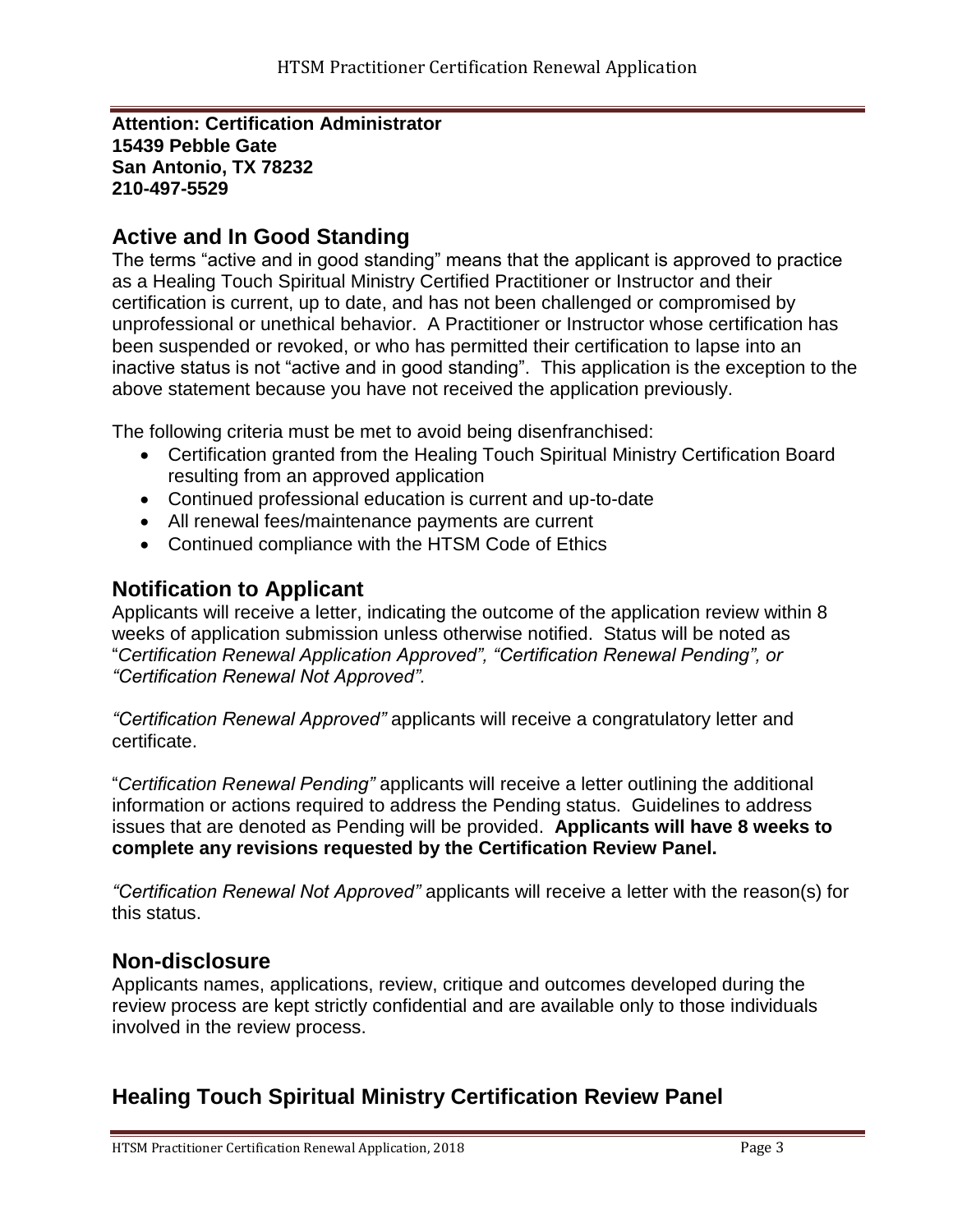The HTSM Certification Review Panel members are Certified Instructors or Certified Practitioners with experience and commitment to the HTSM Program. Panel members are chosen by the Chair and Vice Chair of the Review Panel. Panel participants are Certified Instructors and Certified Practitioners in good standing who have been successful and actively teaching or practicing Healing Touch through the Healing Touch Spiritual Ministry for a minimum of 2 years.

Application review is done as the applications are submitted. They are reviewed by at least two members of the Review Panel. Applications are evaluated based upon completion of all requirements outlined for instructor credential stands. Certification approval is at the discretion of the Review Panel.

#### **Application Grievance Procedure**

An applicant who has a grievance may write to the Chair or Vice Chair of the Review Panel. Grievances need to be filed within 45 days of notification. The Chair and Vice Chair will work with the review panel to address the grievance. The Chair will notify the applicant of the outcome.

# **Practitioner Renewal Requirements**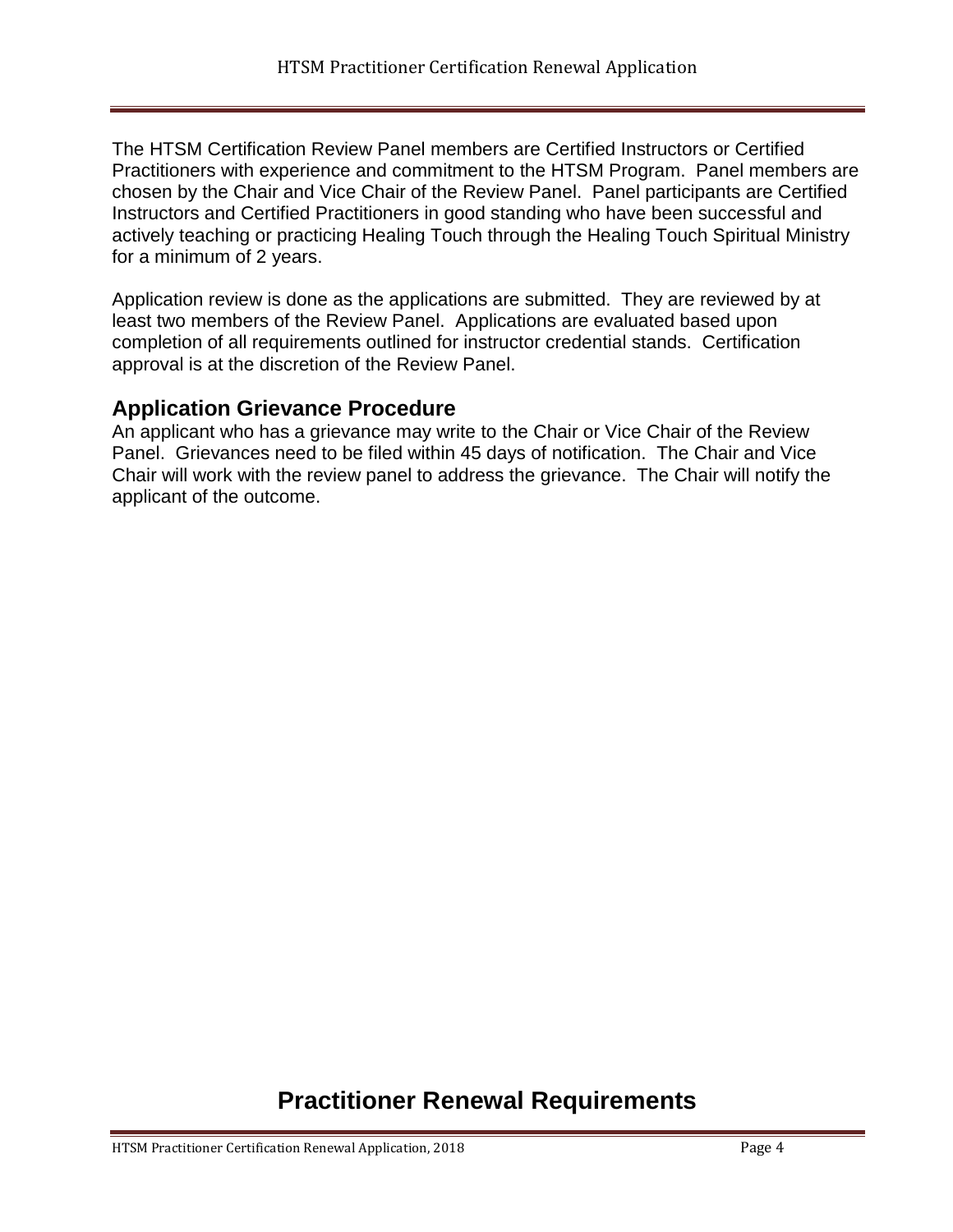Renewal is an action representing continued support of the credentialed Healing Touch Spiritual Ministry Practitioner (HTSM-CP) through ongoing self-development and continuing education to stay current in the field.

## **1. Evidence of Participation**

Active participation keeps the Practitioner well informed of current education updates, provides self-growth and discovery and involvement in the Healing Touch Community. The practitioner honors the credential by ongoing participation and involvement with the HTSM community. Actions, which demonstrate this involvement, include: HTSM classes, related continuing education offerings, attending Healing Touch conferences and networking with HTSM and other holistic practitioners. Be as creative as possible to honor the diversity within the world of energy therapies/holistic healthcare and Healing Touch/ Healing Touch Spiritual Ministry regional or global activities.

#### **Requirements:**

Every five (5) years the practitioner will complete 75 hours of continued education and participation. A minimum of 37.5 hours must be completed in energy-based education. Participation in areas of exploration for personal development with continuing education contact hours need to have clear documentation of the experience. Keep all documentation of completed contact hours or, if no continuing education contact hours are awarded the practitioner should keep a copy of the brochure of the class or meeting with the practitioner's records of their recertification.

The following are acceptable for continuing education credits:

- Adjunct Healing Touch/HTSM classes, i.e. Advanced Practice, CCA classes, Oncology, Healing Touch for Animals, Self-Care, Anatomy and Physiology for Healers, etc.
- Repeated Healing Touch Spiritual Ministry Classes, 101-105, 202, 203.
- Healing Touch Worldwide Conference regional conferences, or other energy/ holistic conferences or American Holistic Nurses Association (AHNA).
- Retreats and seminars that do not offer continuing education contact hours are acceptable with appropriate documentation.
- DVD's which have influenced your growth and development are acceptable.
- Teleseminars with contact hours.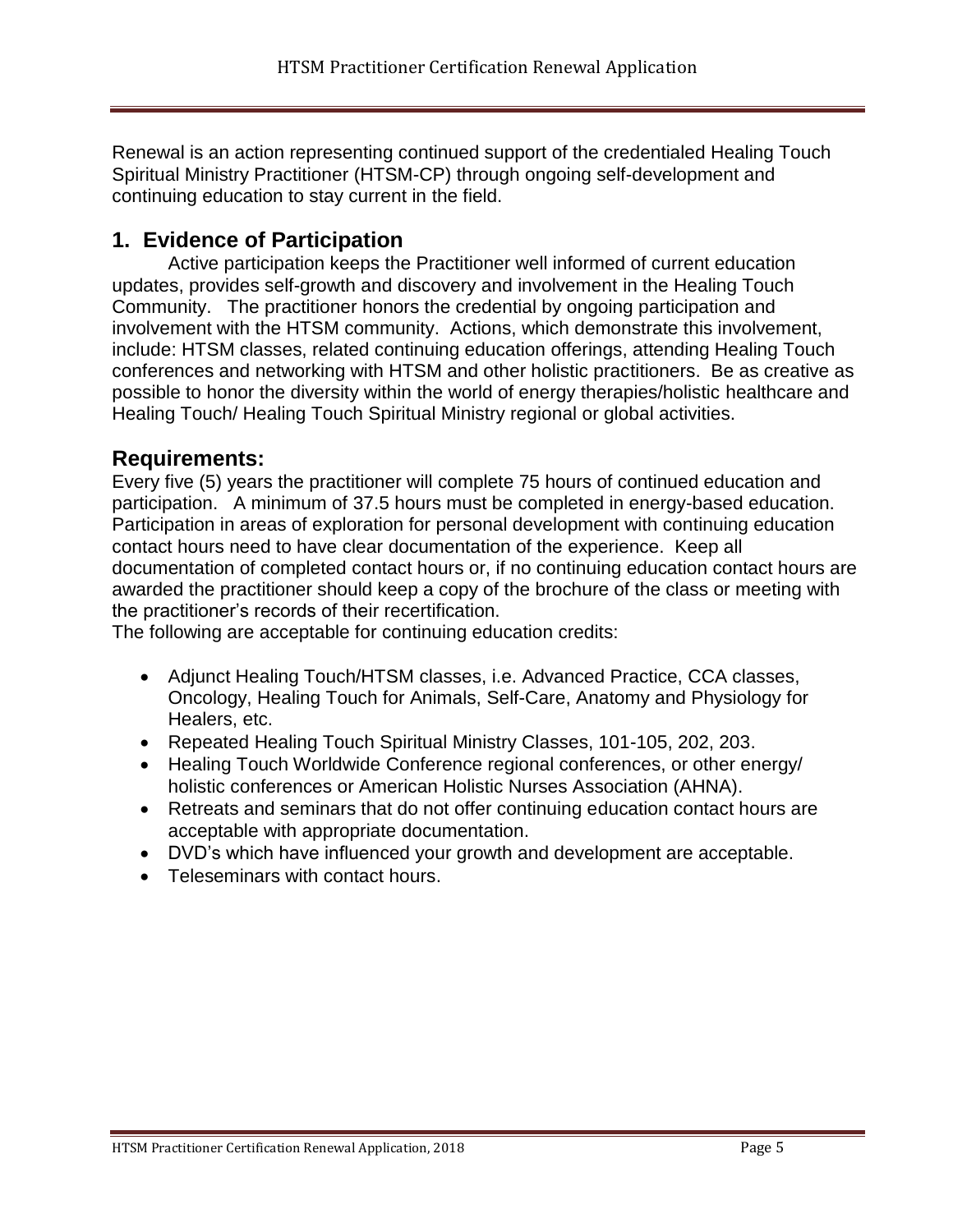## **Practice Development**

Please address each of the following questions:

- How has your practice grown or changed and what have you learned?
- How have you shared your learning?
- How have you been involved in the HTSM community?
- What are your plans for future growth: personal, spiritual, practice, and community involvement?

### **Submission Guidelines:**

Please write a one-half to one page, single spaced summary on your growth in your HTSM practice. Include reflection on these questions and your specific plans.

#### **Assertion of Personal Responsibility**

Please sign and submit the Assertion of Personal Responsibility Form. **(see form following)**

# **Application Forms**

The following forms are part of the required materials and need to be submitted with the application. Please include in your application packet in the order listed on the Practitioner Certification Application Checklist.

- Application
- $\Box$  Payment Information (if submitting manually)
- □ Practitioner Certification Renewal Application Checklist
- Certification Renewal Continuing Education Hour Worksheet
- □ Growth in your HTSM practice statement.
- □ Practitioner Certification Renewal Assertion of Personal Responsibility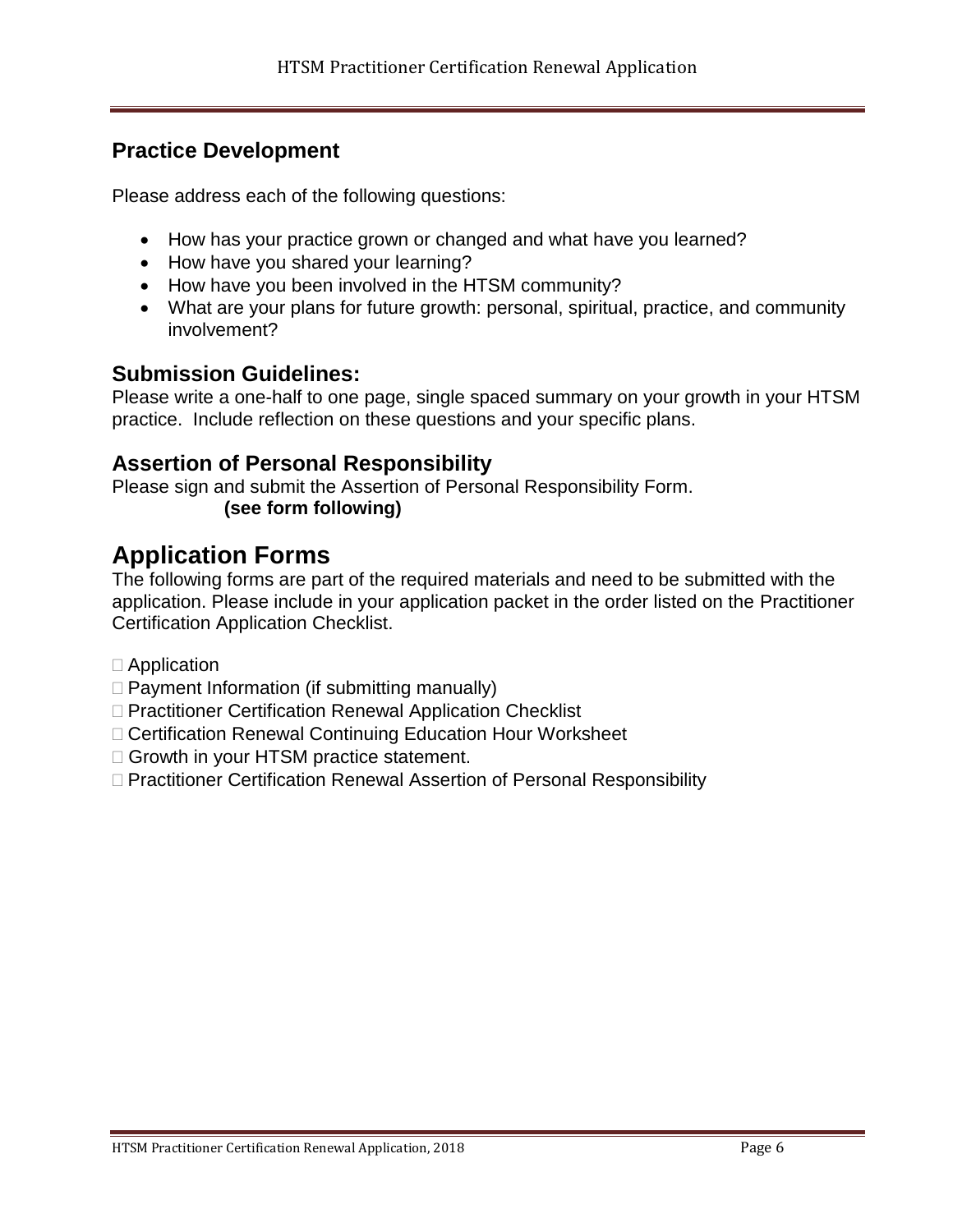## **Healing Touch Spiritual Ministry Certification Renewal Application**

| Submission Date: __________________   |                                                                                                     |  |
|---------------------------------------|-----------------------------------------------------------------------------------------------------|--|
|                                       |                                                                                                     |  |
|                                       |                                                                                                     |  |
|                                       |                                                                                                     |  |
|                                       | Address: ______________________________City:___________________________State/Province: ____________ |  |
| Zip/Postal Code: ______________       |                                                                                                     |  |
| Country: ____________________________ |                                                                                                     |  |
| Certification Number: _____________   |                                                                                                     |  |
|                                       | Include the phone number(s) and email address you want HTSM to use for communication:               |  |
|                                       |                                                                                                     |  |
|                                       |                                                                                                     |  |
|                                       |                                                                                                     |  |
|                                       |                                                                                                     |  |

#### **Select the application you are submitting:**

**EXECUTE:** Practitioner Certification Renewal Application

\_\_\_\_Instructor Certification Renewal Application

Please fill out and attach the application checklist.

#### **Send Packet to:**

**Healing Touch Spiritual Ministry Certification Renewal Attention: Certification Administrator 15439 Pebble Gate San Antonio, TX 78232 Phone: 210-497-5529 Email: certification@healingtouchprogram.com**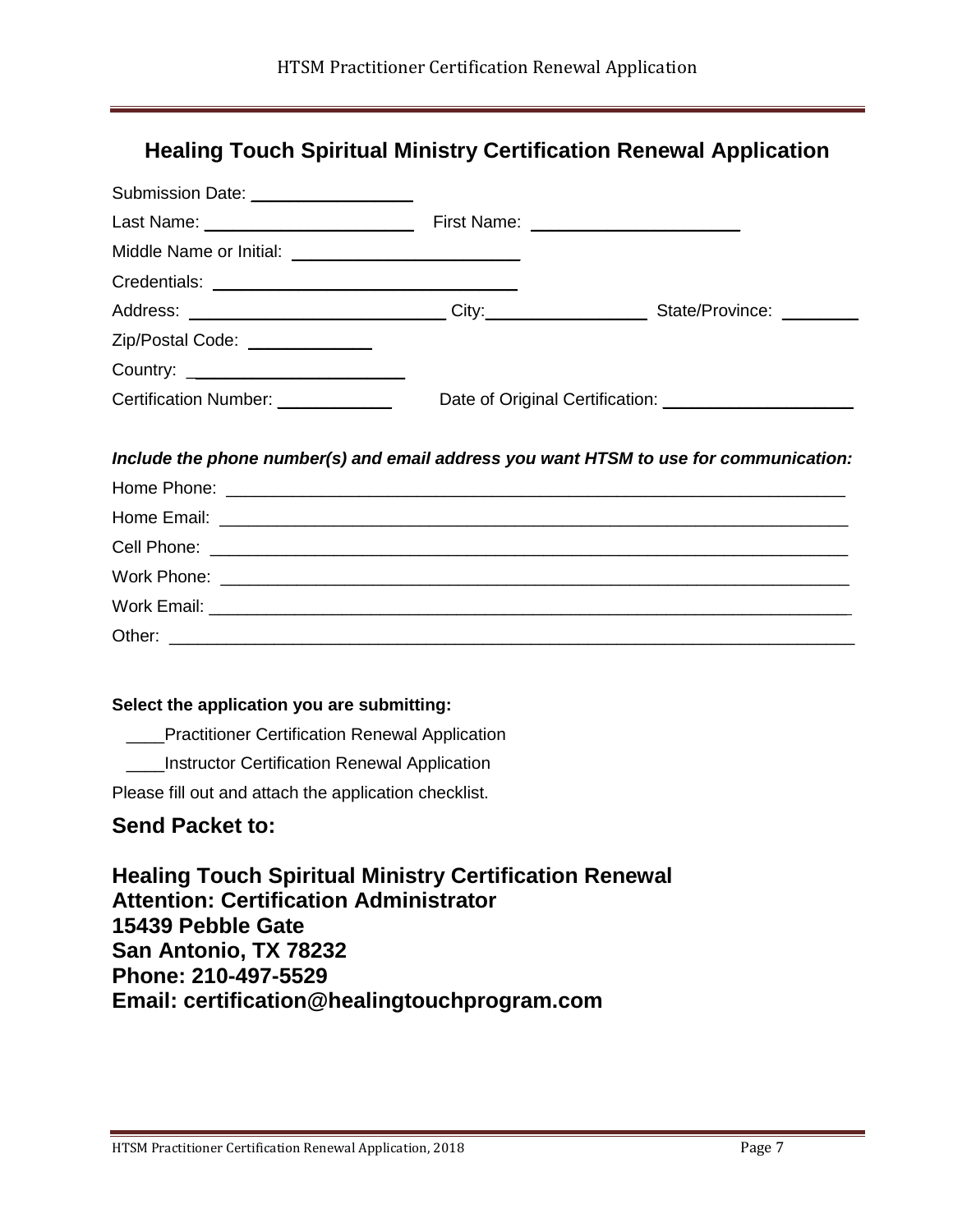# **Payment Information**

Please **make one (1) copy and staple to the first copy of your application.** This copy will be retained in the HTP office. If submitting application by email include this completed form and a check or call the HTP office with your credit card information.

#### **Billing Information:**

| Last     | <b>First</b> | MI |  |
|----------|--------------|----|--|
| complete |              |    |  |
|          |              |    |  |
|          |              |    |  |
|          |              |    |  |

#### **Payment Information:**

\_\_\_\_\_ Enclosed is a check or money order for \$125.00. Make check payable to **HT Certification.** On the "memo" line please note check is for **HTSM Practitioner Certification Renewal.**

Please charge \$125.00 to my Credit Card.

| Circle One: VISA | M/C | <b>Discover</b> |                                |
|------------------|-----|-----------------|--------------------------------|
|                  |     |                 | Expiration Date: _____________ |
|                  |     |                 |                                |
|                  |     |                 |                                |
|                  |     |                 |                                |
|                  |     | $CC$ Order $#$  |                                |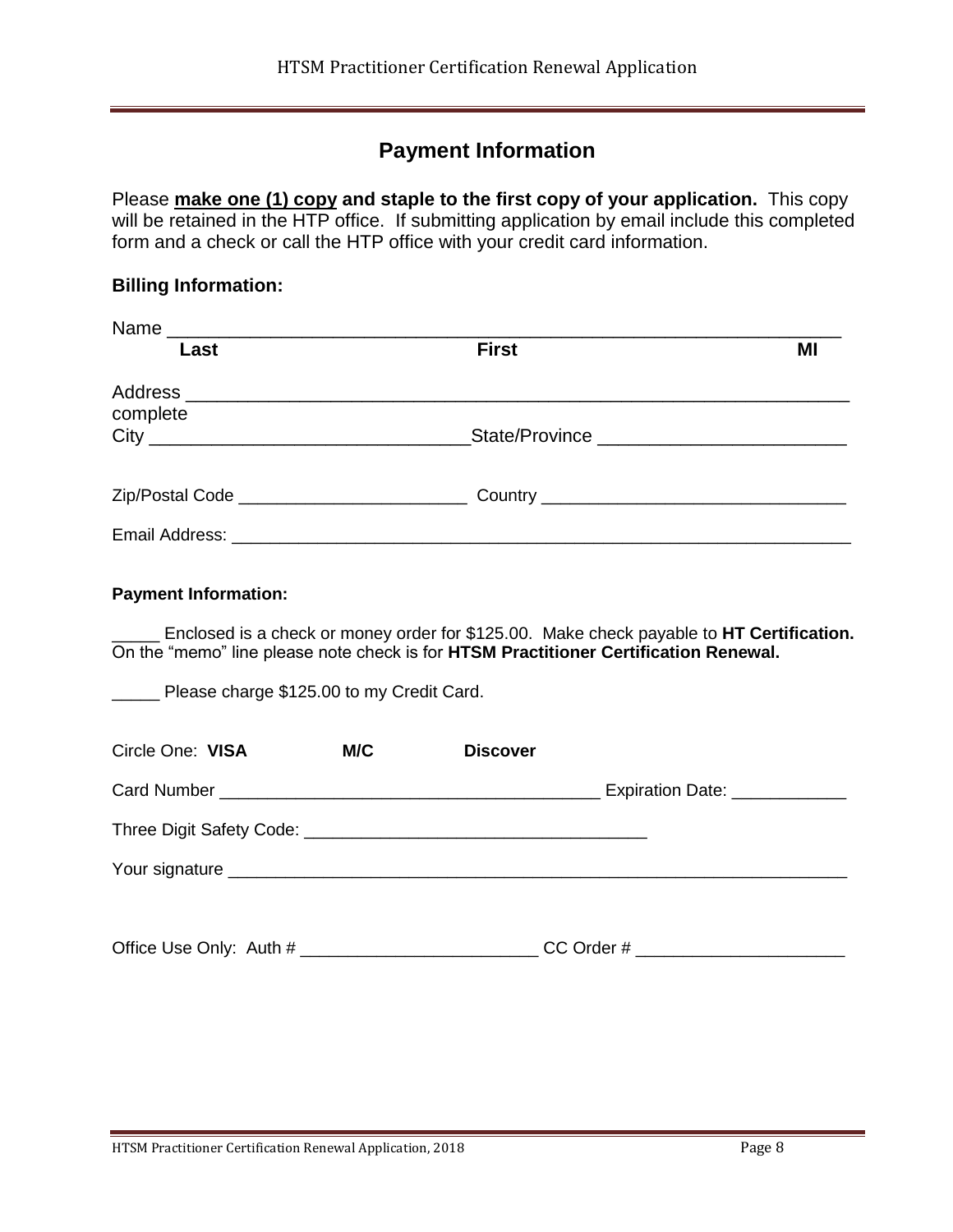# **Practitioner Certification Renewal Application Checklist**

*To be used as your final checklist to insure all requirements are met and materials included. Include checklist with your application packet. Please organize materials in the same order as the checklist below.*

Applicant's Last Name: \_\_\_\_\_\_\_\_\_\_\_\_\_\_\_\_\_\_\_\_\_\_\_\_\_\_\_\_\_\_\_

Applicant's First Name:

**□ Application Form**

**□ Payment Information Form (if submitting manually)**

**□ Practitioner Certification Renewal Application Checklist Form**

**□ Application Requirements as below:**

**1. Evidence of Participation**

 $\Box$  Summary of your 75 hours of continuing education hours on the following forms: Continuing Education Hours Worksheet

#### **2. Practice Development**

 $\square$  Summary of your growth in your Healing Touch Spiritual Ministry practice including reflection statement answering questions on page 6 of this application

#### **3. Assertion of Personal Responsibility**

 $\square$  Sign and submit the Assertion of Personal Responsibility form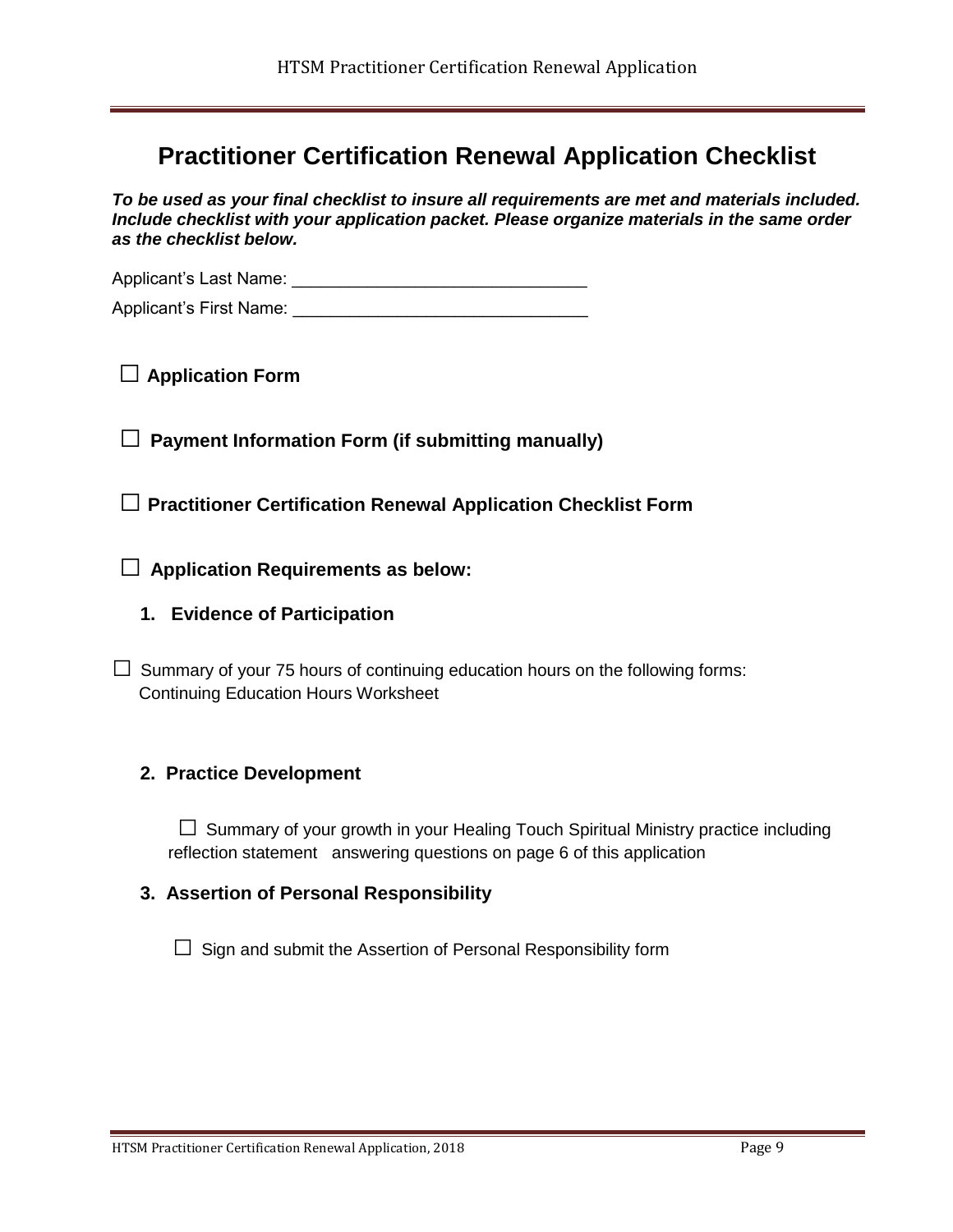#### HTSM Practitioner Certification Renewal Application

#### Healing Touch Spiritual Ministry Certification Renewal Education/Activity Form

Name \_\_\_\_\_\_\_\_\_\_\_\_\_\_\_\_\_\_\_\_\_\_\_\_\_\_\_\_\_\_\_\_\_\_\_\_\_\_\_\_\_\_\_\_

\*Each book, audio book or DVD is worth 2 hours - maximum allowed in this area is 10 hours

\*Energy based education must be at least 37.5 hours

\*Total of both columns must equal at least 75 hours

| <b>Title</b> | Dates | Type of Educational<br>Course/Activity<br>Courses<br>$\circ$<br>Conference<br>$\circ$<br>Workshop<br>$\circ$<br>Book/CD/DV<br>$\circ$<br>D/ video<br>Retreats<br>$\circ$ | HTSM or<br>other<br>Energy-<br>based<br><b>Studies</b><br>Hours | Professio<br>nal<br>Spiritual<br>Intuitive<br>Self-care<br><b>Activities</b><br>Hours |
|--------------|-------|--------------------------------------------------------------------------------------------------------------------------------------------------------------------------|-----------------------------------------------------------------|---------------------------------------------------------------------------------------|
|              |       |                                                                                                                                                                          |                                                                 |                                                                                       |
|              |       |                                                                                                                                                                          |                                                                 |                                                                                       |
|              |       |                                                                                                                                                                          |                                                                 |                                                                                       |
|              |       |                                                                                                                                                                          |                                                                 |                                                                                       |
|              |       |                                                                                                                                                                          |                                                                 |                                                                                       |
|              |       |                                                                                                                                                                          |                                                                 |                                                                                       |
|              |       |                                                                                                                                                                          |                                                                 |                                                                                       |
|              |       |                                                                                                                                                                          |                                                                 |                                                                                       |
|              |       |                                                                                                                                                                          |                                                                 |                                                                                       |
|              |       |                                                                                                                                                                          |                                                                 |                                                                                       |
|              |       |                                                                                                                                                                          |                                                                 |                                                                                       |
|              |       |                                                                                                                                                                          |                                                                 |                                                                                       |
|              |       |                                                                                                                                                                          |                                                                 |                                                                                       |
|              |       |                                                                                                                                                                          |                                                                 |                                                                                       |
|              |       |                                                                                                                                                                          |                                                                 |                                                                                       |
|              |       |                                                                                                                                                                          |                                                                 |                                                                                       |
|              |       |                                                                                                                                                                          |                                                                 |                                                                                       |
|              |       |                                                                                                                                                                          |                                                                 |                                                                                       |
|              |       |                                                                                                                                                                          |                                                                 |                                                                                       |
|              |       | <b>Subtotal Hours</b>                                                                                                                                                    |                                                                 |                                                                                       |

**Total Hours**